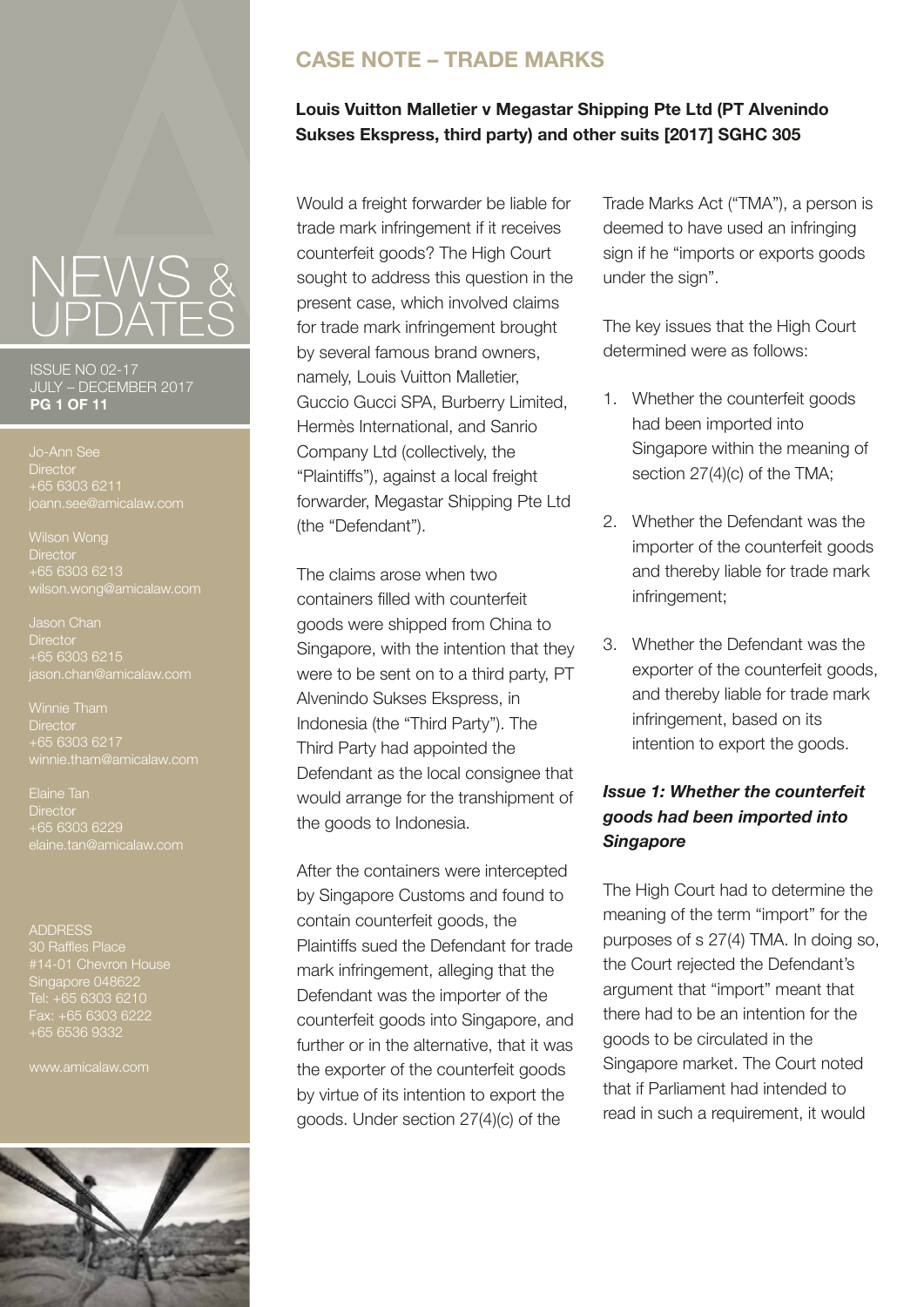#### ISSUE NO 02-17 JULY – DECEMBER 2017 **PG 2 OF 11**

Melvin Pang Associate Director Advocate & Solicitor melvin.pang@amicalaw.com

Lo Wen Yu Associate Director

Edmund Kok Associate Director +65 6372 5488 edmund.kok@amicalaw.com

Anna Toh LL.B.

ADDRESS 30 Raffles Place Singapore 048622 Tel: +65 6303 6210 Fax: +65 6303 6222 +65 6536 9332

www.amicalaw.com



have included express words to that effect, as it had done in relation to section 27(4)(b), which provides that a person is deemed to use an infringing sign if he "offers or exposes goods for sale, puts them on the market or stocks them for those purposes under the sign".

The Court further observed that the same term may have different meanings under different pieces of legislation, and ultimately adopted the definition of "import" under s 2(1) of the Interpretation Act, that is "to bring or cause to be brought into Singapore by land, sea or air", subject to the qualifier that these acts must be done in the course of trade. On the facts, the Court found that the counterfeit goods had clearly been "imported", as they had been brought into Singapore in the course of trade.

## *Issue 2: Whether the Defendant was the importer of the counterfeit goods*

The High Court considered a large volume of English and European cases, before concluding that the question as to who is the importer or exporter is highly fact-sensitive, and that careful attention to the underlying transaction in respect of the goods is necessary. As such, the mere fact that the Defendant was named as the local consignee in sea waybills, or would have been named as the "importer" in the relevant permits and declarations required by customs or port authorities, did not necessarily mean that the Defendant would be deemed as the importer for the

purposes of trade mark infringement.

On the facts, the Court found that the Defendant was not the importer of the counterfeit goods, as the Defendant had no part in making the shipping arrangements, packing, or loading the containers on board the inbound vessels, there was no evidence at all that the Defendant had a common design with the shippers in China or the Third Party to infringe, and on the evidence, the only parties who were interested in the counterfeit goods were the shippers in China and the Third Party.

## *Issue 3: Whether the Defendant was the exporter of the counterfeit goods*

The Plaintiffs argued that even if the Defendant was not the importer, it was nevertheless liable for trade mark infringement as the exporter, as it had the intention to export the counterfeit goods. However, the High Court rejected the Plaintiffs' arguments, taking that view that the mere intention to export is insufficient to amount to use of an infringing sign. The Court noted that the plain wording of section 27(4)(c) TMA does not support such a construction, as it merely provides that there is infringing use if a person "imports or exports goods under the sign".

The Court observed that in any case, the Defendant's engagement by the Third Party was for the limited purpose of arranging for the transhipment of the containers. It was the Third Party that instructed the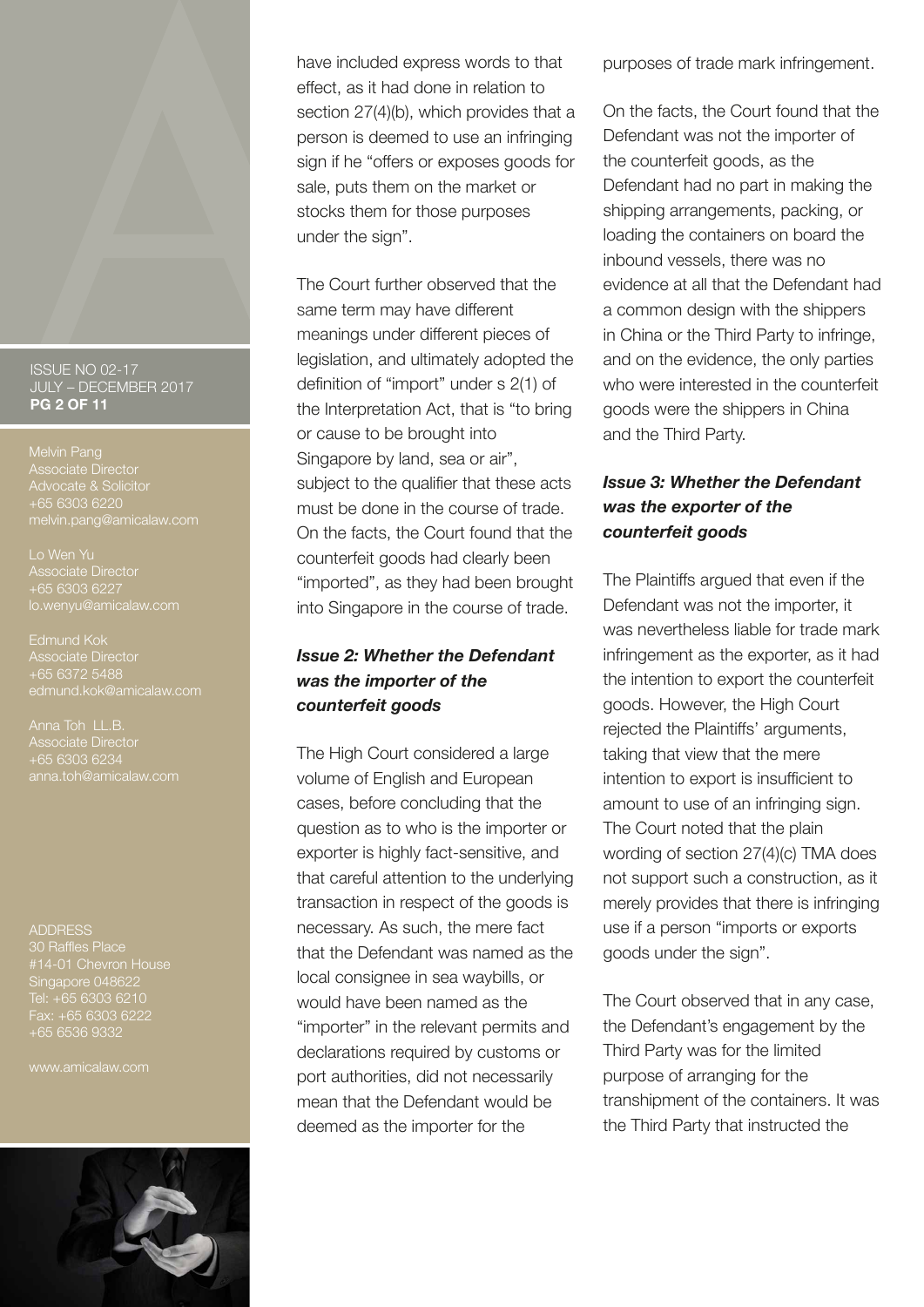Defendant on which vessels were engaged to perform the transhipment to Indonesia, and the commercial invoices made it clear that the Third Party was the ultimate consignee. As such, the Court concluded that if any party was the exporter of the counterfeit goods, it was the Third Party, and not the Defendant.

#### *Comment*

This case is significant because the Court has clarified what amounts to importation for the purpose of trade mark infringement. In doing so, the Court has departed from European position, which it describes as being "heavily driven by considerations concerning the free movement of goods and the exhaustion of rights".

ISSUE NO 02-17 JULY – DECEMBER 2017 **PG 3 OF 11**

# **CASE NOTE – TRADE MARKS**

## **The Polo/Lauren Company, L.P. v Royal County of Berkshire Polo Club Ltd [2017] SGIPOS 19**

Applicant's Marks



(the "Device Mark," "Composite Mark" and "Word Mark" respectively)

The Applicant, the Polo/Lauren Company, L.P., is is a well known company producing various products, notably, fragrances and clothing. The Registered Proprietor, Royal County of Berkshire Polo Club Ltd is a world class polo club.

The Applicant filed a declaration of invalidity against the Registered Proprietor's mark on the basis that it was confusingly similar with the Applicant's marks, that it was

Registered Proprietor's Mark



(the "Registered Mark")

contrary to the law of passing off, and that the Applicant's marks should be protected as well-known marks.

At the heart of the matter, the Registry had to determine to what extent the polo player on horseback motif could be monopolized as a trade mark right, and to what extent other traders could be prevented from using the motif, whether in the same or different narrative.

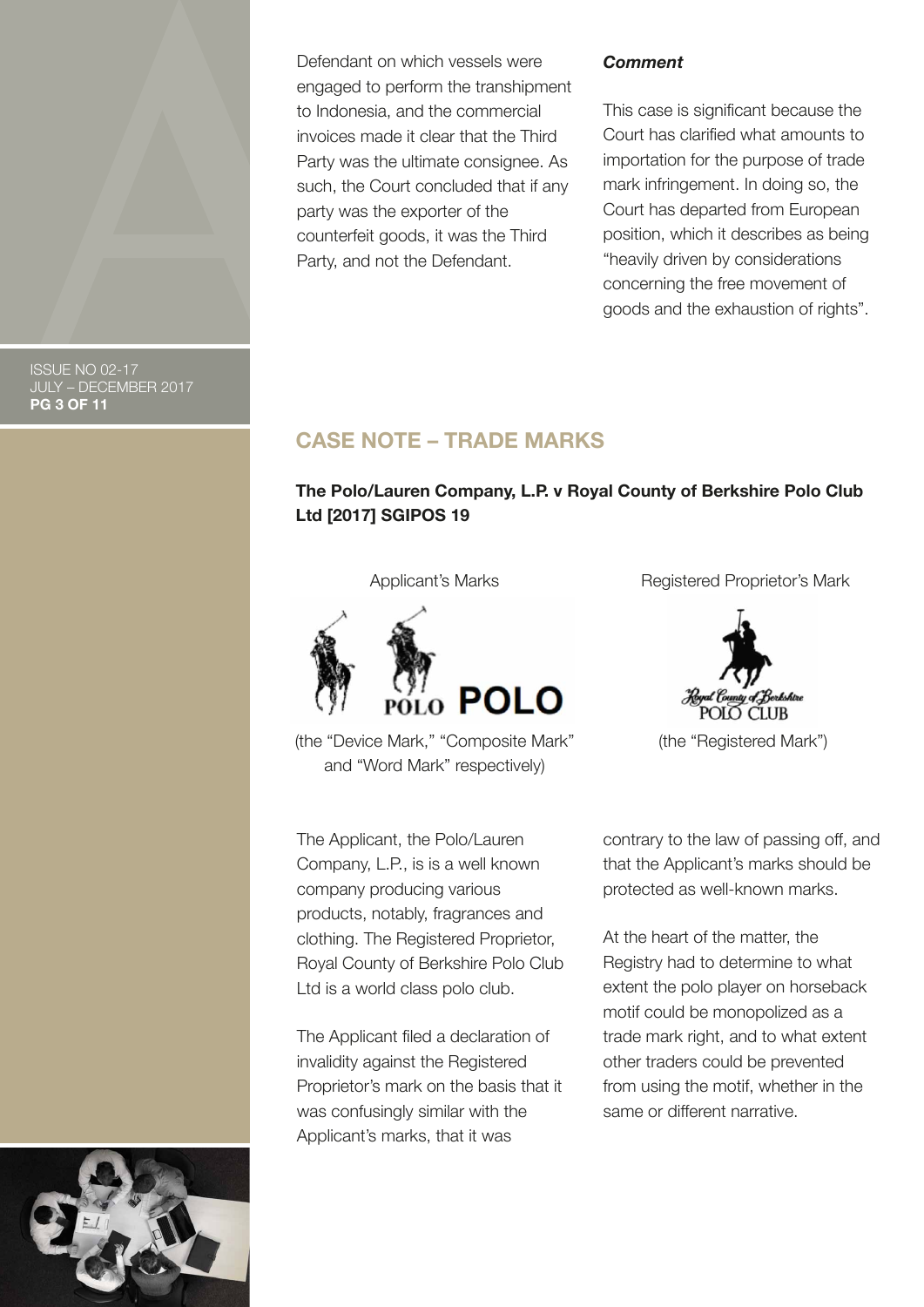ISSUE NO 02-17 JULY – DECEMBER 2017 **PG 4 OF 11**

First, in relation to the similarity of marks inquiry, the Registrar found that the Device Mark and the Word Mark were dissimilar to the Registered Mark and the Composite Mark had a low degree of similarity to the Registered Mark. In concluding that the marks were conceptually dissimilar, the Registrar was of the view that the Applicant's marks connoted the idea of game of polo, whereas the Registered Mark evokes the idea of a place or location or a particular polo club, as the words "Royal County of Berkshire" and "Polo Club" in the Registered Mark clearly conveys the concept of the name of a polo club and the place where the club is situated, namely Berkshire.

As the threshold requirement was met for the Composite Mark, the Registrar went on to consider the likelihood of confusion in relation to this mark only. One of the factors that the Registrar took into account to assess whether there was likelihood of confusion was the trade channel of the goods concerned. The Registrar noted that the goods concerned (such as handbags, briefcases, travelling bags and wallets) were bought from brick-and-mortar shops or on the Internet. When goods are purchased from brick-and-mortar shops, the choice of the item to buy is generally made visually as the consumer would not make the purchase without having sight of the goods. As such, the visual aspect would play an important role in the assessment of likelihood of confusion. If the goods are bought

from the Internet, consumer would only perceive the marks visually. Furthermore, the textual content would be important as the consumers would have to enter the text of the mark into the address bar or search engine in order to get to the desired website. As such, the element "Royal County of Berkshire" in the Registered Mark would have a significant impact on the customer and this reduces the likelihood of confusion. As such, the Registrar concluded that there was no likelihood of confusion and dismissed this ground for invalidation.

As the Registrar found that all two other grounds for invalidation also failed, the application was dismissed.

#### *Comment*

When assessing likelihood of confusion, the Registrar considered the trade channel which the goods were purchased and whether this would affect how consumers perceive the marks. If goods are purchased from the Internet, consumers are more likely to perceive the marks visually and pay attention to the text of the mark as this would be entered in the search engine to arrive at their desired website. With the rise of e-commerce and online shopping. this suggests that if the goods are sold online then the visual factor and textual elements of the marks may play a more significant role in determining whether there is a likelihood of confusion between two marks.

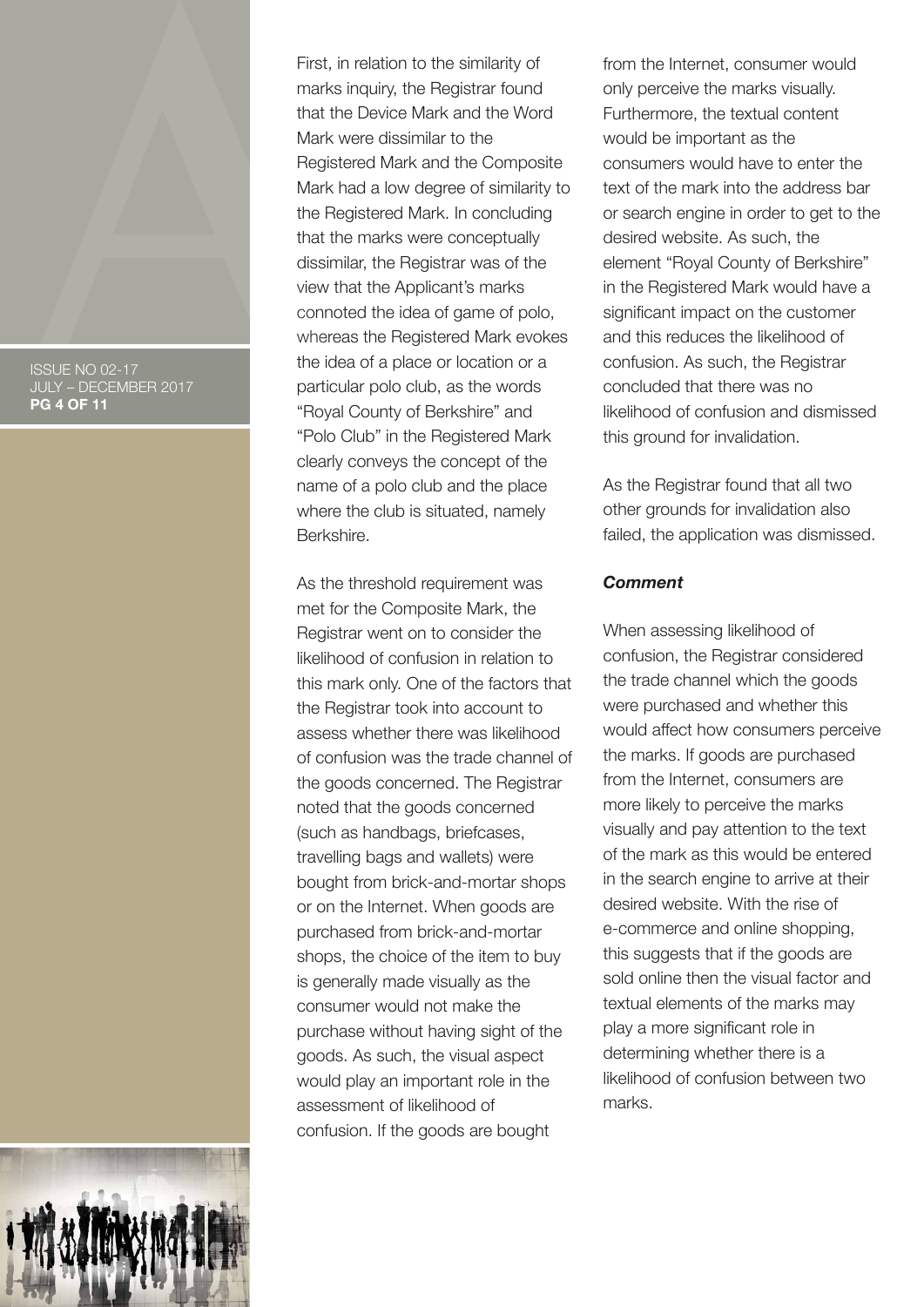ISSUE NO 02-17 JULY – DECEMBER 2017 **PG 5 OF 11**

# **CASE NOTE – PATENTS**

### **Warner-Lambert Company LLC v Novartis (Singapore) Pte Ltd [2017] SGCA 45**

In the present case, the court of 5 judges considered whether post-grant amendments to amend method of treatment claims to Swiss-style claims should be allowed.

The appellant, Warner-Lambert (the "Appellant") owns a pharmaceutical patent over the use of pregabalin for the treatment of pain (the "Patent"). When the respondent, Novartis (the "Respondent") sought product licences in respect of pregabalin products, the Appellant commenced proceedings against the Respondent for patent infringement. The Respondent in turn counterclaimed for the revocation of the Patent for invalidity as it claimed a monopoly over methods of treatment of the human or animal body which was impermissible under s 16(2) Patents Act ("PA").

To cure the invalidity, the Appellant applied for leave to amend the Patent from method of treatment claims to Swiss-style claims. However, the High Court judge dismissed the application as he was of the view that the amendments would extend the scope of protection of the Patent, and that there had been undue delay on the part of the Appellant in seeking the amendments.

The Court of Appeal upheld the dismissal on both issues.

#### **Undue Delay in Seeking Amendments**

The Court of Appeal held that there was undue delay on the Appellant's part in seeking the amendments. The delay had been for more than a decade and there was no reasonable ground to excuse the long delay. Several circumstances such as the Appellant seeking to remedy the potential invalidity in other jurisdictions but not in Singapore also led the court to find that the Appellant had actual and constructive knowledge that the Patent may be invalid, and their failure to act on this knowledge expeditiously amounted to unreasonable delay.

The court further clarified the expectations placed on a patentee in relation to seeking patent amendments. The court opined that it was incumbent on the patentee to be responsible for the validity of the patent in the register and that it should not stand idle and wait for challenges to validity or for infringement before it reviewed the validity of the patent. This was for the policy reason that if a patentee was only put on notice when it receives clear advice that its patent is problematic, patentees would simply stop taking advice, leaving them free to delay amending their patents. Hence in the present case, it was incumbent on the Appellant to apply to amend the Patent at the earliest possible opportunity or at the very least seek legal advice in relation to the issue.

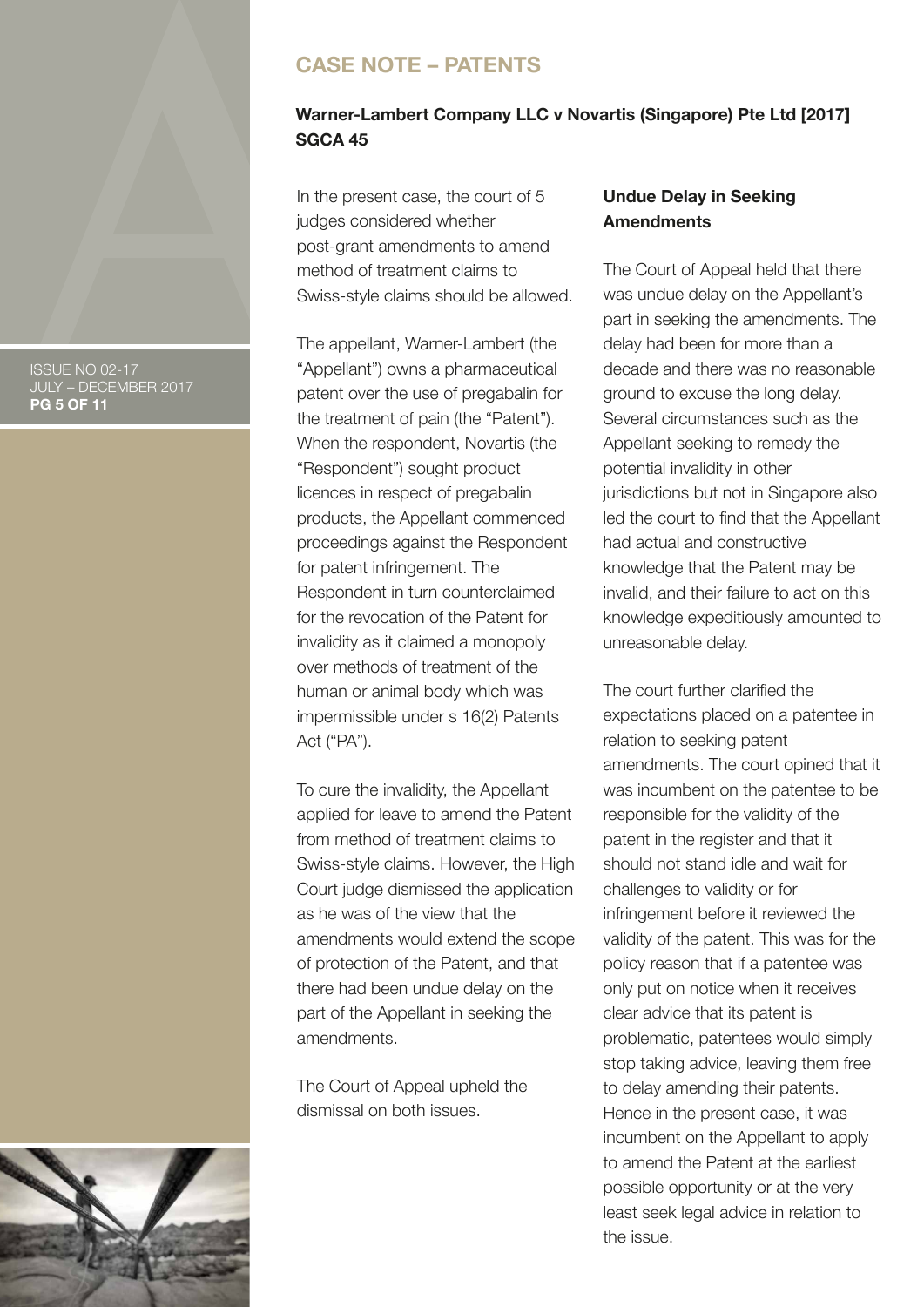#### ISSUE NO 02-17 JULY – DECEMBER 2017 **PG 6 OF 11**

#### **Amendment of Method of Treatment Claims to Swiss-Style Claims**

The Court of Appeal held that where the amended claims would be obviously invalid, the court should disallow the amendment. However, this did not apply to the present case as the amended claims did not leave the Patent obviously invalid as the validity of Swiss-style claims has been upheld in other jurisdictions but has yet to be considered by the Singapore courts.

Further, the court held that an amendment that seeks to reformulate a claim from one type of claim to another, such as a product to a method of use claim, may be permitted if the scope of protection is not extended. However in the present case, the scope of protection would be extended and hence the amendment should not be permitted. This is because the granted claims protected the method of treatment while the amended claims protected the manufacture. As manufacture was not within the original scope of protection, there would clearly be an extension of the scope of protection if the amendments were allowed.

#### **Other Observations: Necessity of Swiss-style claims**

Although the Court of Appeal was not required on the facts to deal with the validity and necessity of Swiss-style claims, they took the opportunity to make some important observations.

First, the court opined that s 14(7) PA appears to support the patentability of second and subsequent medical uses of known substances. In their view, finding a new use for a known substance is no less novel and innovative than finding the substance itself, and the new use may even revolutionise a particular industry or area of knowledge.

If that was indeed the case, then inventors did not need to resort to Swiss-style claims. The court went on to state that Swiss-style claims may not even be necessary at all, as purpose-limited product claims may be sufficient to obtain a patent.

#### *Comment*

In light of the present judgment, patentees should bear in mind the importance of seeking amendments at the earliest opportunity to avoid the refusal of the application on the basis of undue delay. Constructive and not actual knowledge is sufficient to put the patentee on notice of the need to amend. Further, it is now clear that seeking the post-grant amendment of method of treatment to Swiss-style claims would be disallowed as it would increase the scope of protection of the patent.

Although Swiss-style claims are currently allowed by IPOS, it remains to be seen if they will revise their guidelines accordingly in light of the Court of Appeal's stated preference for purpose-limited product claims as opposed to Swiss-style claims.

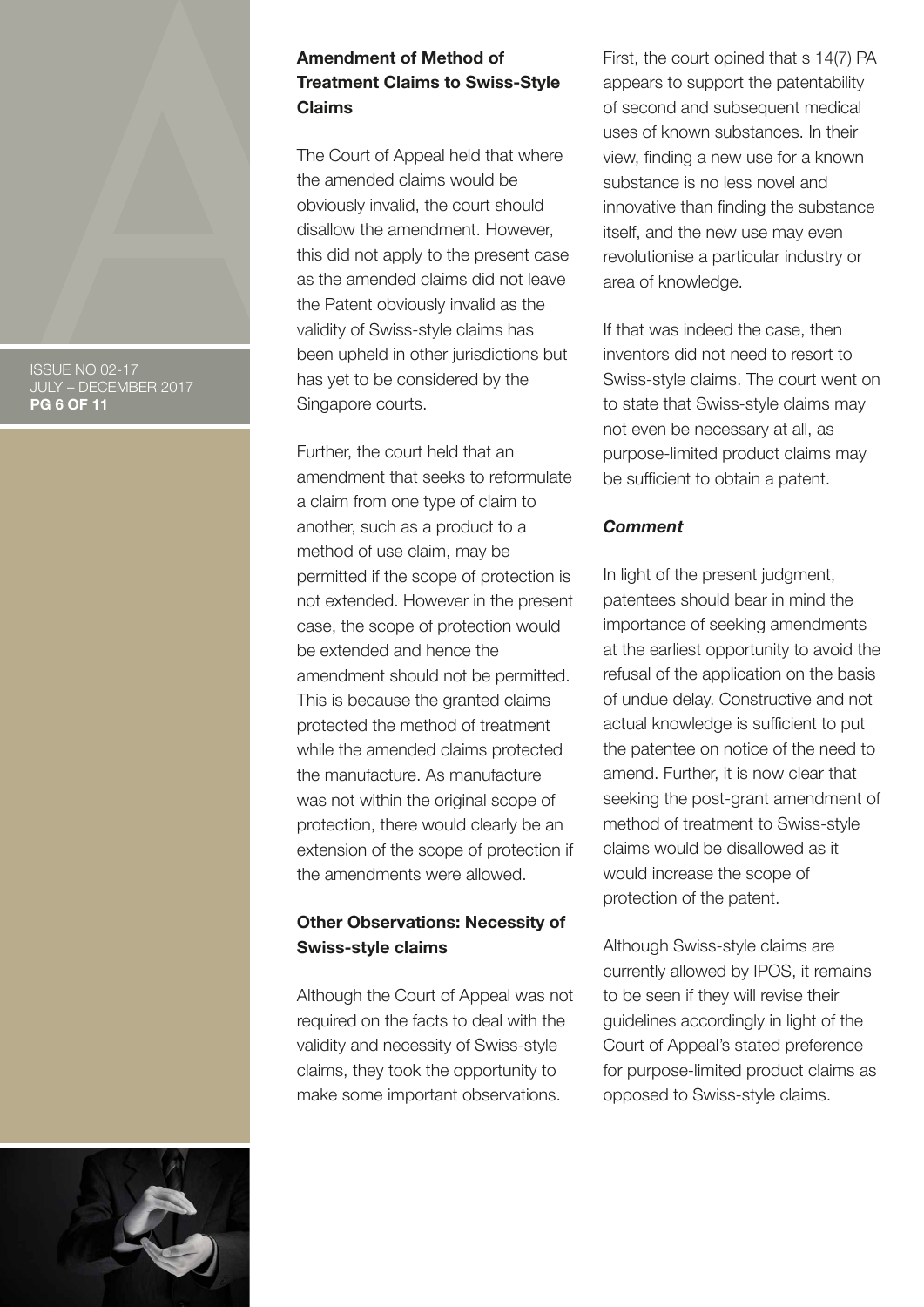# **CASE NOTE – PATENTS**

# **Sun Electric Pte Ltd v Sunseap Group Pte Ltd and others [2017] SGHC 232**

In a landmark patent case, George Wei J held – against the tide of 13 precedent cases – that the High Court does not have original jurisdiction to hear patent revocation proceedings, or to grant an order for revocation by counterclaim.

The plaintiff, Sun Electric Pte Ltd (the "Plaintiff"), retails solar energy to consumers in Singapore. The Plaintiff owns a patent relating to a power grid system and a method of determining power consumption of connections on the grid (the "Patent"). Sunseap Group Pte Ltd is the parent and holding company of Sunseap Energy Pte Ltd and Sunseap Leasing Pte Ltd respectively (collectively, the "Defendants"), who are in the business of providing clean energy solutions.

The Plaintiff first claimed for patent infringement against the Defendants, which the Defendants denied and in turn counterclaimed for patent revocation. In response, the Plaintiff applied to strike out the Defendants' counterclaim, but was denied by the Assistant Registrar. On appeal to the High Court, the Plaintiff argued that the right to institute patent revocation proceedings is confined to proceedings by way of an application to the Registrar of Patents (the "Registrar") and the Defendants could not commence revocation proceedings in the High Court, not

even by way of a counterclaim.

In agreeing with the Plaintiff, the High Court noted that no case has directly raised, contested, or ruled upon the issue of its jurisdiction in a patent revocation proceeding at first instance. Academic texts cited by the Defendants were merely declaratory of existing practice. Unpersuaded by the existing authorities, George Wei J stated unequivocally that *"the fact that there is a practice does not provide a basis to establish jurisdiction as a matter of law. Nor can practice trump law."* 

Instead, a court's jurisdiction must be statutorily conferred. However, the High Court found no such statutory basis in either the Patents Act ("PA") or the Supreme Court of Judicature Act ("SCJA") for its original jurisdiction to hear revocation proceedings.

# **Patents Act**

Firstly, s 80(1) PA only provides that the Registrar has the power to revoke a patent. In stark contrast, the parallel provision in the UK Patents Act, s 72(1), expressly provides that both the Court and the comptroller (the equivalent of the Registrar) have the power to revoke patents. Further, s 82(7) PA is merely a "housekeeping" provision meant to prevent or control duplicative proceedings – for example, where the court is dealing



ISSUE NO 02-17 JULY – DECEMBER 2017 **PG 7 OF 11**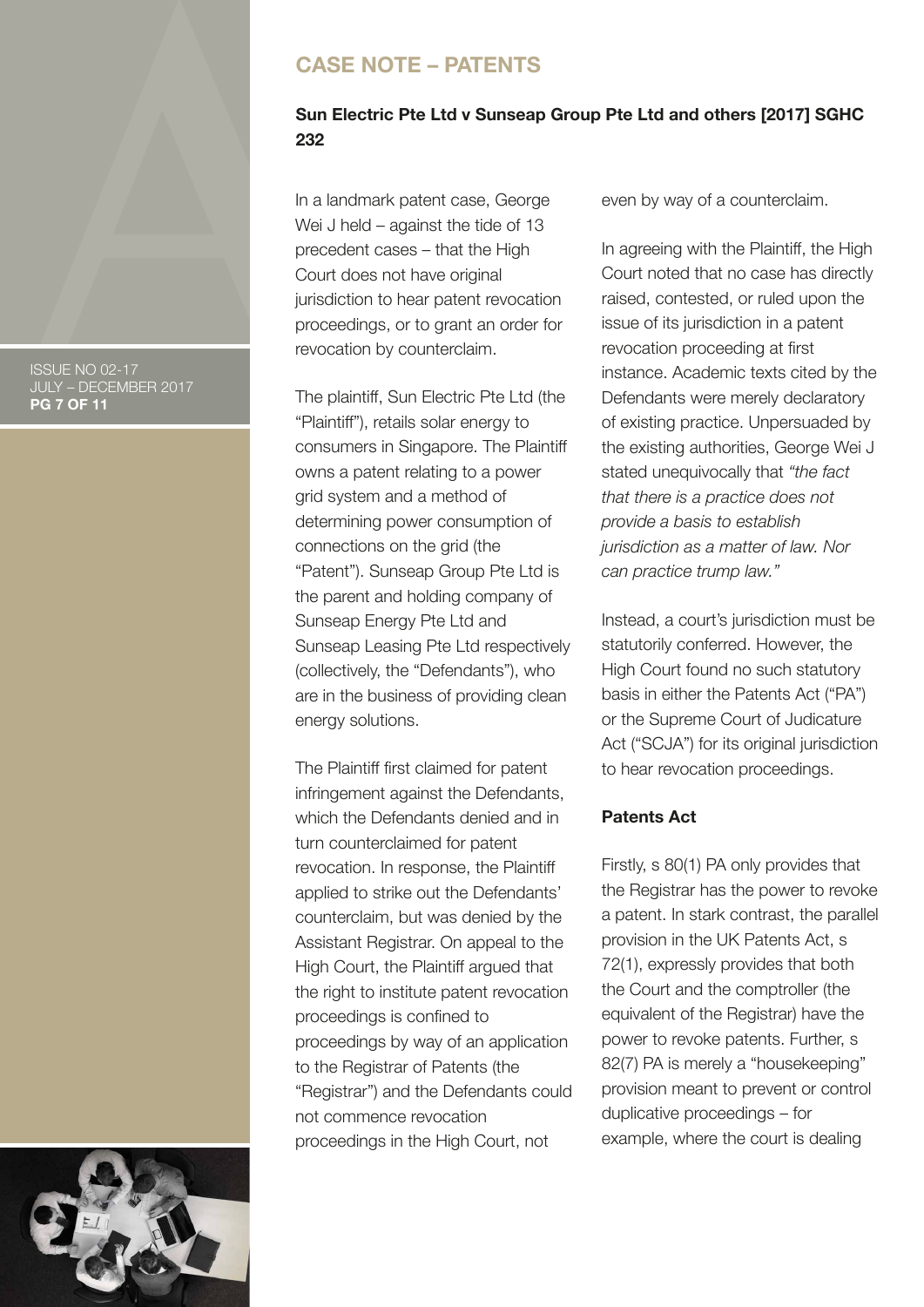ISSUE NO 02-17 JULY – DECEMBER 2017 **PG 8 OF 11**

with issues of validity. It will not prevent a party from pursuing revocation in proceedings before the Registrar once the court proceedings are over. It is therefore not conclusive on the question of jurisdiction. Also, s 91(1) PA only confers upon the High Court the powers that the Registrar would have, and not the jurisdiction to hear any matter for which the Registrar has jurisdiction. Finally, allowing revocation by way of counterclaim in the High Court would allow parties to circumvent numerous procedural requirements for making an application for revocation under s 80(9) PA, as well as the power of the Registrar to require the patent to be sent for re-examination by patent examiners under s 80(2) PA.

#### **Supreme Court of Judicature Act**

s 16 SCJA confers both *in personam*  jurisdiction and unlimited subject matter jurisdiction on the High Court. An action for infringement is a claim by the proprietor of the patent against the defendant *in personam*, and may be heard by the High Court. In contrast, however, a claim for patent revocation requires jurisdiction in rem – patent revocation involves the

determination of the status of a res or thing, for the very purpose of removing it from the register and depriving the patentee of the rights in rem bestowed on him as against the world.

In concluding, George Wei J recognised that his decision will be of public interest, and that a review by the relevant law reform body and by Parliament of the High Court's jurisdiction over patent revocation proceedings may be in order.

#### *Comment*

As the High Court has no original jurisdiction to hear patent revocation proceedings, defendants must now make a separate application to the Registrar. However, this process gives rise to a brief state of limbo – namely, after a patent claim is adjudged as invalid by the court, but before it is revoked by application with the Registrar. On top of this, it is also unclear what effect this decision would have on patents which were previously revoked by way of counterclaim. Hopefully, these uncertainties will be addressed soon.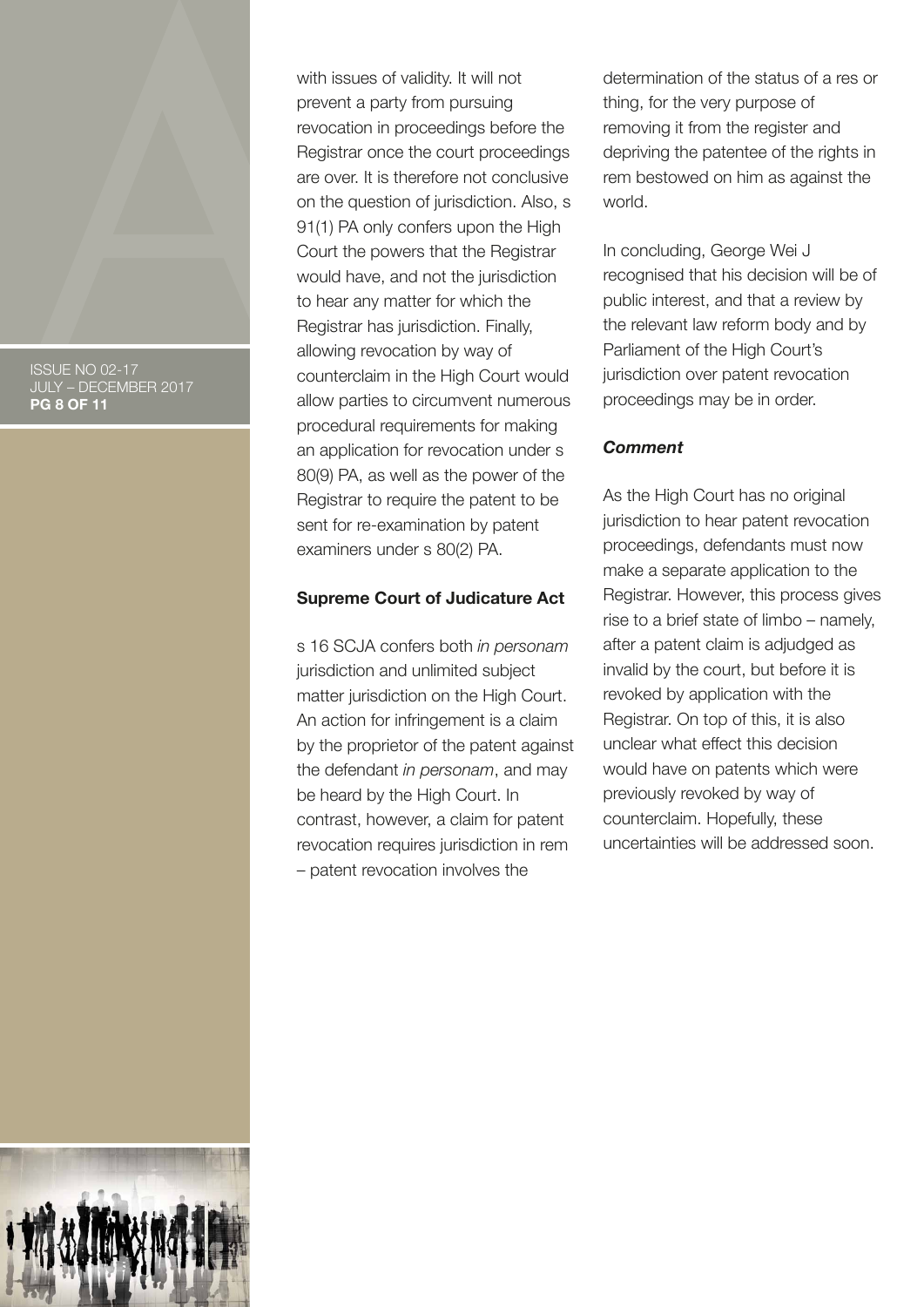#### ISSUE NO 02-17 JULY – DECEMBER 2017 **PG 9 OF 11**

# **CASE NOTE – PATENTS**

#### **Rohm and Haas Electronic Materials CMP Holdings, Inc (formerly known as Rodel Holdings, Inc) v NexPlanar Corp [2017] SGHC 310**

This was a patent infringement action that concerned the plaintiff's patent for a polishing pad used in the field of semiconductor manufacturing, and a counterclaim by the defendants for the revocation of the patent.

The case demonstrated the importance of a court assessor in a patent infringement suit. The role of such an expert is to aid in the court's decision-making and understanding of technical issues, and it was clear from the judgment that the findings of the appointed court assessor could be potentially pivotal to a party's case. For instance, where there were alleged deficiencies in one party's evidence, the findings of the court assessor were preferred. The Judge also expressly acknowledged that the court assessor's evidence assisted him greatly in his determination of whether there was actual patent infringement.

The Court's novelty analysis also shed some light on the type of evidence necessary to defeat a claim that prior sale and disclosure had anticipated the patent. With regard to prior sale, the Court held that as alleged copies of a confidential disclosure agreement could not be produced, an express obligation of confidence could not be found. However, an implied obligation of confidence could still be found on the evidence, such as the fact that

commercial or industrial information was being given on a business-like basis with a common object in mind, and the experimental nature and unavailability of samples to the public. Accordingly, the Court found that the patent was not anticipated by the prior sale. The Court also found that the patent was not anticipated by the prior disclosure, as the slides at the conference presentations were too general to provide any enabling disclosure and did not contain confidential information.

In obiter, the Judge considered some interesting questions, such as whether there is infringement by supplying the means relating to an essential element of the invention to another person for putting the invention into effect. He observed that the law does not require the court to interpret a product claim in a manner that limits protection to actual use. This is despite the Singapore Patents Act not containing a provision which provides for infringement by supplying the means relating to an essential element of the invention to another person for putting the invention into effect, as is available in the UK. Another interesting question regarding potential joint tortfeasorship of the Defendants with the customers of the 2nd Defendant was also raised, but was inconclusive.

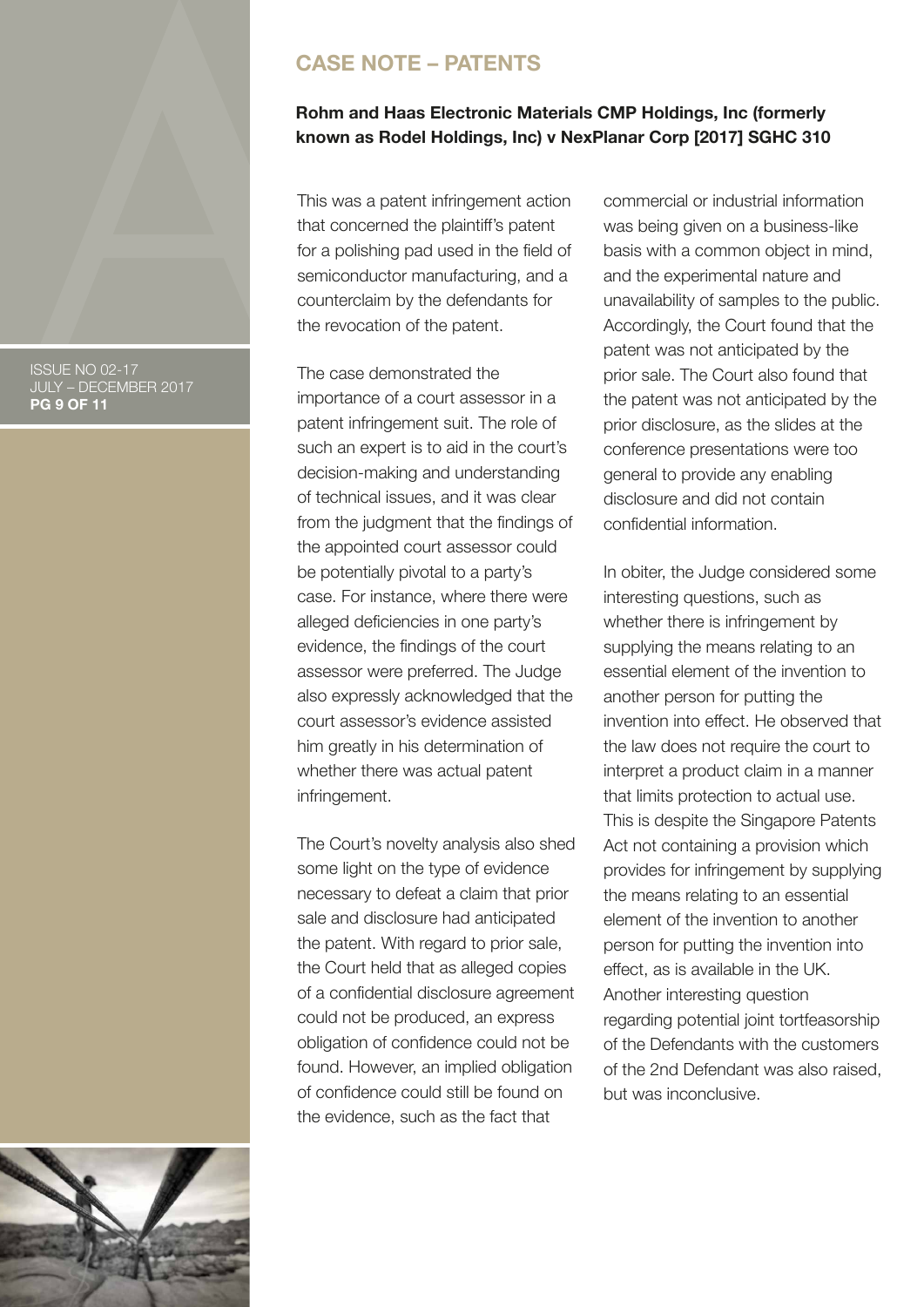

ISSUE NO 02-17 JULY – DECEMBER 2017 **PG 10 OF 11**

#### *Comment*

In sum, the case highlights the importance of the role of a court assessor in a patent infringement suit. The applications of the law concerning novelty and enabling disclosure also provided further guidance on the type of evidence necessary to defeat a claim that prior sale and disclosure had anticipated the patent.

Further, interesting questions have been raised regarding joint tortfeasorship with customers and whether there is infringement by supplying the means relating to an essential element of the invention to another person for putting the invention into effect. In the wake of this case, future development in patent law and legislation may look towards addressing these lacunae in law.

## **CASE NOTE – PATENTS**

#### **Novartis (Singapore) Pte Ltd v Bristol-Myers Squibb Pharma Co [2017] SGHC 322**

This was a patent infringement action that concerned the plaintiff's application for a product license, which the defendant alleged would infringe its Singapore patents. The defendant, Bristol-Myers, claimed a priority date derived from an earlier US patent application for the same invention, but subsequently discovered that an error had been made during the international application process under the Patent Cooperation Treaty which percolated down to the Singapore patents. Bristol-Myers filed requests under Rule 58 of the Patents Rules to the patents registry to correct the entries in the patents register to reflect the correct US patent application number in support of the claimed priority date, which were granted. However, the plaintiff, Novartis, took the view that the corrections should not have

granted, and thus filed the present originating summons.

Wei J found that the registrar exercised his discretion wrongly, as there was no error in the register. He then proceeded to consider whether Bristol-Myers could have requested for correction under Rule 91 of the Patents Rules instead, which concerned rectification of patents and applications. In coming to his conclusion, Wei J took into consideration the fact that third parties would be prejudiced by such a late correction. He noted that even though there is no pre-grant opposition procedure in Singapore, third parties would be put on notice by the publication of the application that their interests are already provisionally affected by the pending patent. Even if it was apparent that